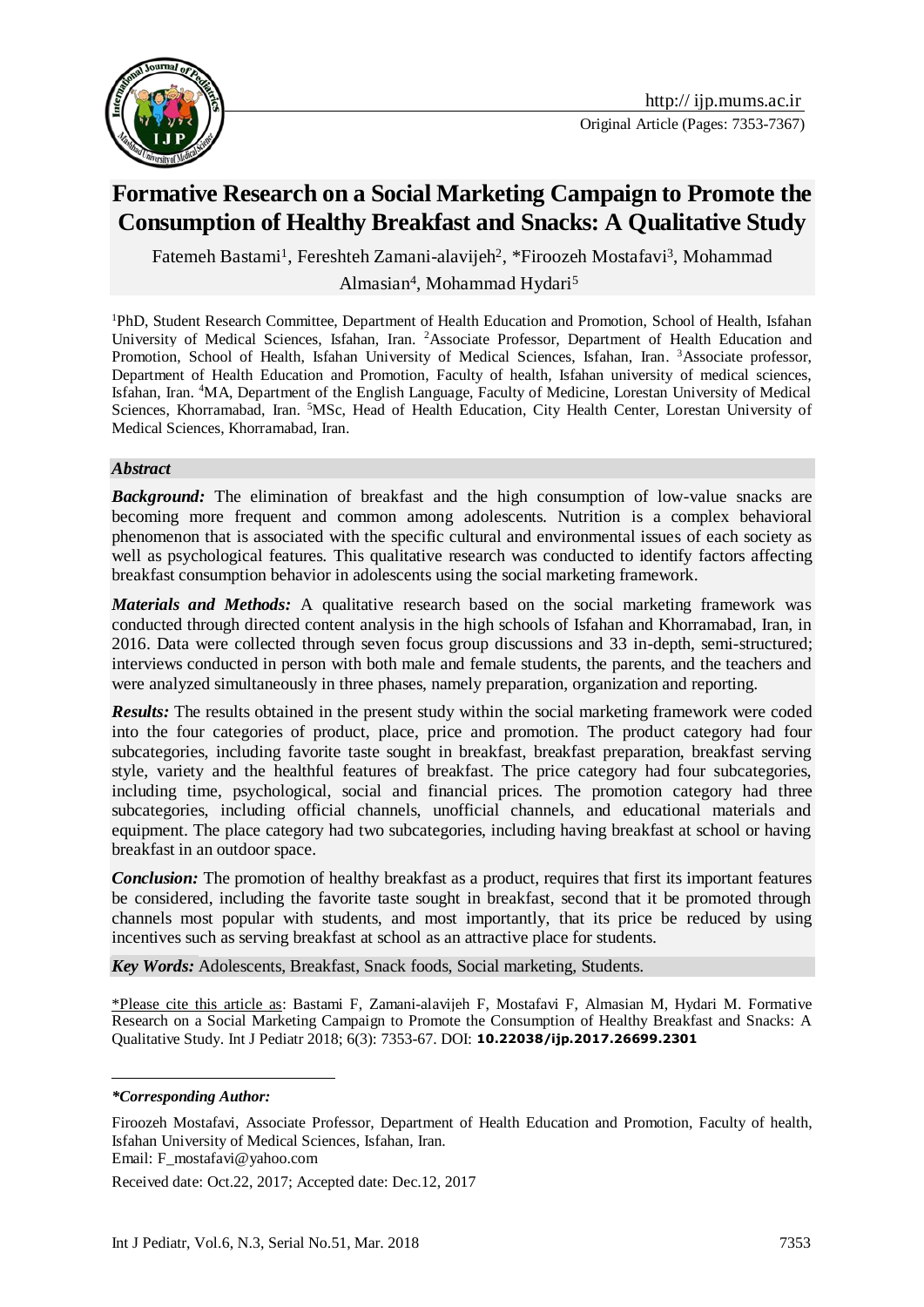### **1- INTRODUCTION**

 Breakfast is one of the main meals of the day and has an important role in the health of children and adolescents and enhances their learning power. In recent years, skipping breakfast or replacing it with junk food has become prevalent among children and adolescents [\(1,](#page-11-0) [2\)](#page-11-1). Skipping breakfast is reported in 8% to 30% of Iranian children [\(3-13\)](#page-11-2). This issue has been correlated with an increase in the body mass index (BMI), and poor academic performance of students [\(1,](#page-11-0) [2\)](#page-11-1). The behavior of skipping breakfast in children and adolescents is increasingly becoming more prevalent, despite the importance of breakfast to the health, future habits, and lifestyles of adolescents [\(4\)](#page-12-0). Interventions or campaigns aimed at modifying nutritional behavior should be designed and implemented within a logical framework based on data gathered from initial and formative research. Many researchers have turned to social marketing (SM) for targeting nutritional behaviors [\(14-17\)](#page-12-1).

SM focuses on the needs and demands of the target group with the help of the principles and techniques of commercial marketing in order to promote a desirable and attractive product among the target audience using their favorite communication channels, while at the same time reducing the obstacles and costs of obtaining it and making it available at a place that is for them, so that ultimately the behavior can be influenced and improved as a consequence of the intervention [\(18,](#page-12-2) [19\)](#page-12-3). Studies that have used marketing strategies have shown significant behavioral changes in the participants, such as improved nutrition and food choices [\(14-17\)](#page-12-1). The SM framework emphasizes the need for formative research to identify the factors influencing behavior (product, place, price, and promotion). "Product" is the suggestion that is expected to be accepted by the target audience. "Price" is what the customer pays to get the desired product. "Place" is the path through which the product or service reaches the customer; in other words, it refers to the location where the customer receives the product and where a voluntary exchange takes place. "Promotion" is the form and content of the information provided and the ways or channels through which individuals learn about the benefits of the proposed behavior [\(17\)](#page-12-4). Formative research uses both qualitative and quantitative approaches. Qualitative research is recommended for an in-depth and comprehensive study of phenomena, the formation factors of which are not well-established in different social groups  $(20)$ .

Qualitative research is valuable in providing the necessary components for the development of a program for health education campaigns using social marketing. Qualitative practices can provide a deeper understanding and help the marketer reach out to the target audience and establish a friendly relation with them in order to find out who they are, what they think and how their behaviors are formed [\(17\)](#page-12-4). Since nutrition is a complex issue related to the social, environmental and psychological aspects of the lives of adolescents, and their families and the school personnel, the most appropriate approach to better understand the dimensions of such a multidimensional phenomenon is to use qualitative methods with an inductive approach [\(21\)](#page-12-6). Although breakfast consumption behavior is one of the most important cultural components of human societies, there is still not enough knowledge available about the nature and dimensions of this behavior among children and adolescents, and this issue and its related factors have not been adequately studied without prior assumptions and with a qualitative approach in the real context in which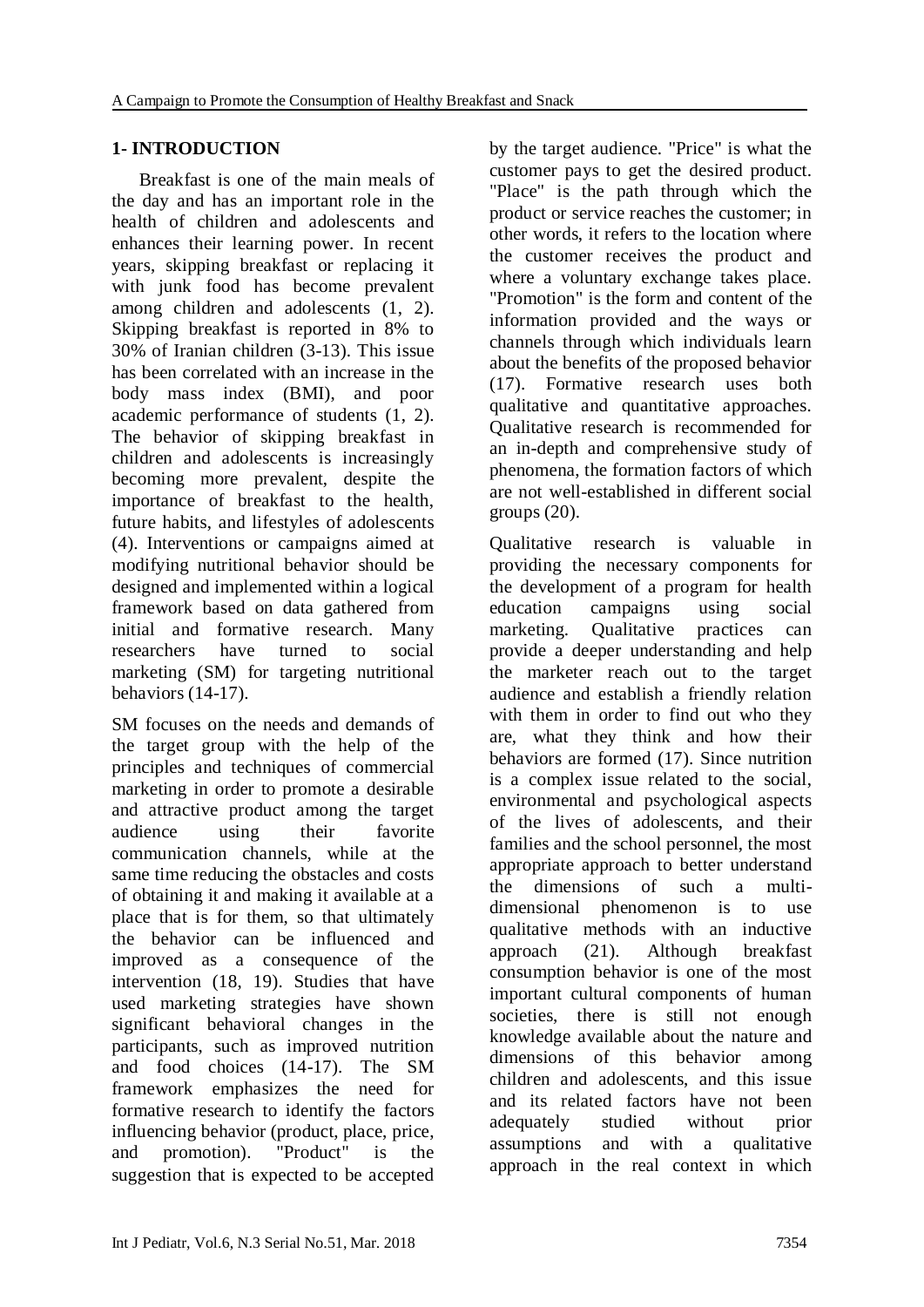children and adolescents grow up, which could be why, despite previous studies and interventions [\(22-25\)](#page-13-0), children still opt for skipping breakfast as an unhealthy behavior. Starting a campaign based on the SM model, therefore, requires answers to questions about the preferences of students regarding the features of healthful breakfast foods as the product, the costs of and obstacles to obtaining it as the price of the product, and the preferred locations, where the students would like to obtain the product, and the communication channels, which are appealing for the students, and through which the product (healthful breakfast foods) can be promoted. This study was therefore conducted to identify the factors affecting breakfasting behaviors (product, place, price, and promotion) using formative research based on the SM framework.

### **2- MATERIALS AND METHODS**

 A qualitative research was conducted through directed content analysis in the high schools of Isfahan and Khorramabad in Iran in 2016 [\(20,](#page-12-5) [26\)](#page-13-1). In order to achieve data saturation and higher diversity in the participants and samples, which are among the accuracy criteria of qualitative findings, this study was conducted in two provinces of Iran.

### **2-1. Participants**

The study participants included 16 students with a mean age of  $13 \pm 0.9$  years old (eight girls and eight boys) as key informants who had direct experience with the target behavior (breakfast consumption). The other informants of the subject and the target group included seven mothers, four fathers, one school principal, four teachers and one provincial school health officer, who were interested in sharing their experiences in detail. Individuals who were unwilling to participate in the research or were unable to elaborately share their experiences were excluded from the study. Seven group discussions (each with seven to ten individuals) were held with students from two boys' schools and five girls' schools.

## **2-2. Sampling**

Sampling was purposive and included those who had experience with the target behavior, i.e. breakfast consumption. The researcher performed and continued purposive sampling based on the type of information required and initial findings, so that rich data could be gathered and until data saturation occurred. In qualitative research, the repetition of previous data or its highlights is indicative of an adequate sample size. Consequently, the required sample size cannot be determined in advance [\(27,](#page-13-2) [28\)](#page-13-3).

### **2-3. Qualitative data collection**

Data were collected from focus group discussions, semi-structured, in-depth, individual interviews, and observation from April 2016 to March 2017. The participants were asked to talk freely about their experiences of the desired features of the product (healthy breakfast foods), place, price (costs), and channels for promoting the product.

Each participant was interviewed 1-3 times. All 33 interviews and the seven group discussions were recorded, transcribed, and analyzed through directed content analysis.

Each interview lasted from 20 to 60 minutes, depending on the participants' viewpoints, the situation, and the interview process.

### **2-4. Analysis**

Data analysis was performed concurrently with data collection and was carried out through the qualitative method of directed content analysis in three phases, namely preparation, organization, and reporting. The use of prior theory is among the different types of directed content analysis.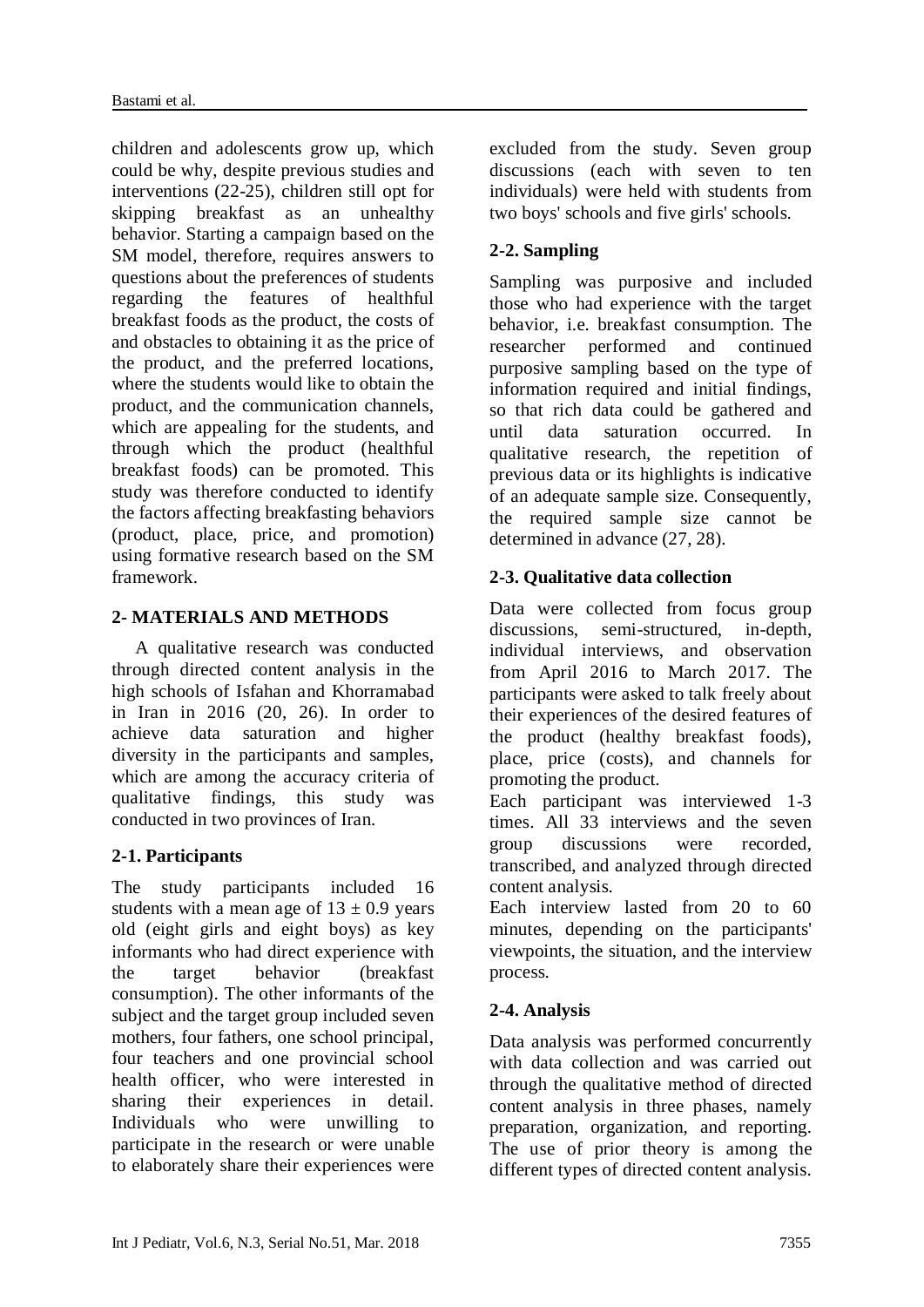In fact, this approach to content analysis involves the deductive use of theory in order to describe a phenomenon more clearly. This theory helps with concentration on the research question. It can provide predictions about interesting variables or about the relationships among these variables, thus helping to determine the initial coding scheme or the relationships between the codes. In the present study, data collection and analysis regarding the consumption of healthy breakfast and snacks was conducted within the framework of the constructs of social marketing, namely the location where this behavior occurs (place), the features of healthy breakfast foods as a product (product), the way this product is promoted (promotion), and the costs of the product [20\)](#page-12-5).

In the preparation phase, the audio files of each interview were first typed word by word as the units of analysis. The researcher listened to the tapes several times and reviewed the transcribed texts, so as to grasp the gist of the data. During the organization phase, an inductive approach was used to carry out the process of analysis by breaking the text into separate lines, extracting the meaning units, and performing open coding. The initial codes were categorized based on their similarities and differences according to the components of SM (product, place, price and promotion). During the constant comparison of the data, the sub-categories formed were merged or eliminated and the results were reported as the concepts of the SM mix, i.e. product, place, price and promotion [\(29-31\)](#page-13-4).

### **2-5. Rigor of the findings**

In order to ensure the validity of the findings, the researcher kept his long-term engagement with the subject matter of the study through a continuous review of the data and constant communication with the target group (students, teachers, parents,

and school principals, provincial school health officers) to gain a better understanding of this group. Attempts were made to guarantee the validity of the data by combining different data collection methods (group discussions and interviews), and data sources (students, teachers, parents, school principals, provincial school health officers), and by using maximum variation sampling (e.g. employed and stay-at-home mothers, different socioeconomic statuses, being an only child or having siblings and single parenting in the two provinces of Isfahan and Lorestan). A number of encoded interviews were returned to the participants for further revision in order to confirm the extracted content. The reliability of the findings was examined through a review of the data by team members. To ensure the confirmability of the findings, the researcher tried his best not to impose any of his assumptions on the process of data collection and analysis [\(32,](#page-13-5) [33\)](#page-13-6).

### **2-6. Ethics approval and consent to participate:**

Informed consent was obtained from the participants. Consent for publication was included in the Consent for Publication form. Ethics Committee of the Isfahan University of Medical Sciences approved the study protocol with the approval number IR.MUI.REC**.**1396.3.420.

#### **3- RESULTS**

 Based on the results of the formative research, the categories that emerged about the features of the product in this study are as follows.

#### **Product features**

This category shows the students' preferences regarding healthful breakfasts. The features of healthful breakfasts emerged in five general categories, including (1) favorite taste sought in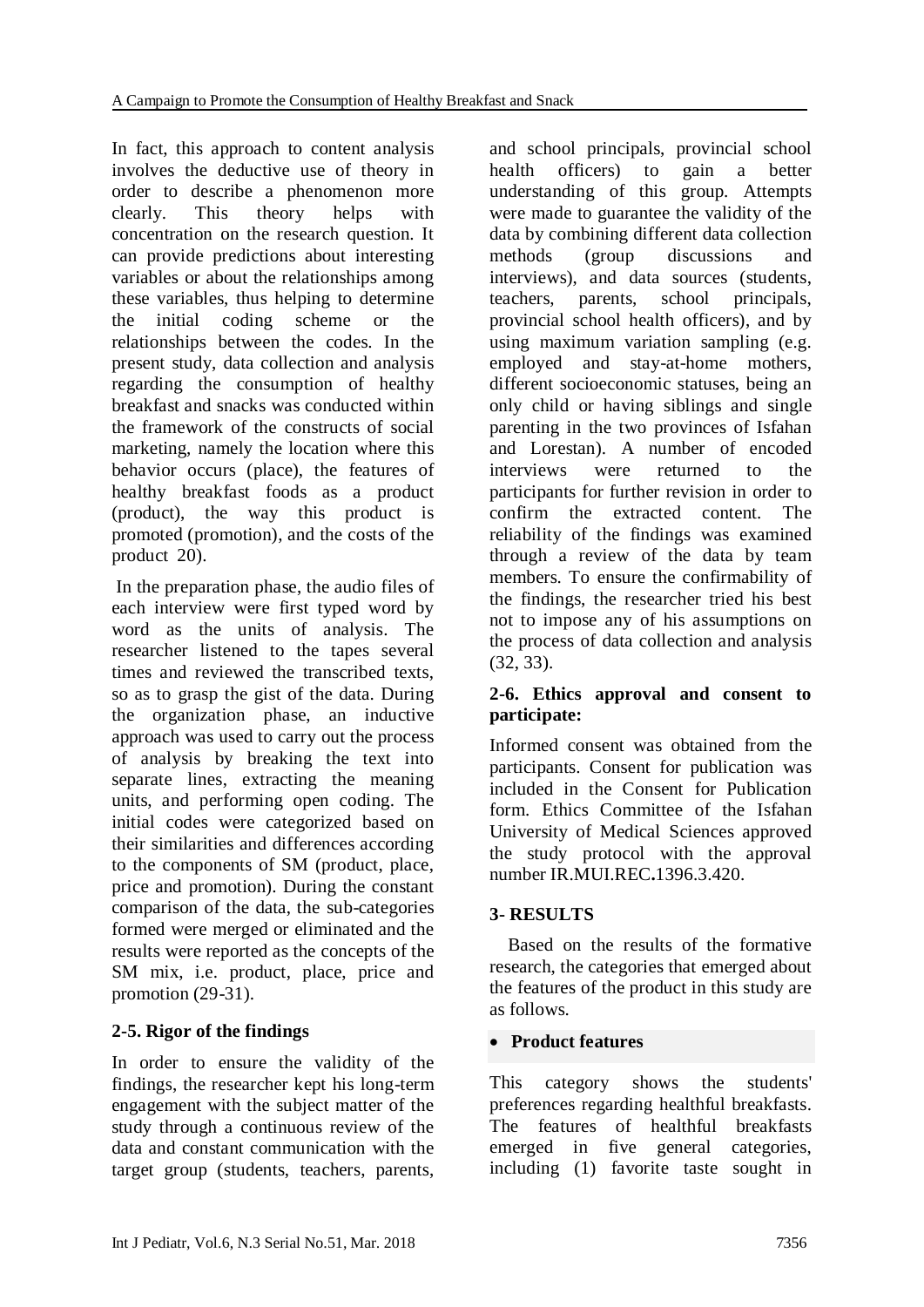breakfast options, (2) breakfast preparation, (3) breakfast serving style, (4) variety, and (5) the healthfulness of breakfast.

#### **1- Favorite taste sought in breakfast options**

This category emerged with two subcategories, namely favorite healthy and unhealthy breakfast options.

#### **1.1. Favorite healthy breakfast options**

The findings of this study showed that the taste of breakfast is an important selection criterion for both healthy and unhealthy breakfasts. One participant said: "*Since I don't like breakfast, I often wake up late*. *What I care about in my breakfast is how it tastes ... like Sangak bread with some eggs is both tasty and nourishing*" (Boy, 13 years old).

#### **1.2. Finding fast food too delicious (as a replacement for breakfast)**

Students mentioned the following reasons for preferring the taste of fast food as a replacement for breakfast:

### **1.2.1. The good taste of fast food**

The good taste of fast food was the most important reason given by the students to explain their preference for fast food. A student said: "*Sometimes I have a healthy sandwich in my bag, but I don't eat that; instead, I eat some of the more delicious stuff my friend brings, like cheese puffs and potato chips*" (Girl, 14 years old).

# **1.2.2. Tempting occasions**

Some occasions make students crave fast food. A mother said: "*My children ask me to buy them pizza or make some at home to take out with us and eat out in the open; they say eating at home is no fun*" (Mother, 45 years old, bachelor's degree, employed).

### **1.2.3. Skipping breakfast**

Skipping breakfast is one of the main reasons that make students eat junk food and fast food. A student said: "*When I skip breakfast, I like to get myself a Falafel sandwich from the vendors near my school, which is way better*" (Boy, 15 years old).

#### **1.2.4. The taste of fast food more in sync with the preferences of adolescent**

Growing up and psychological changes lead to changes in adolescents' nutritional behaviors and these changes demonstrate the need for breakfast options and other meals more in sync with adolescence. A mother said: "*After puberty, his taste in foods changed. Like, sometimes I tell him to have some milk instead of juice out of a box, but he says juice tastes better. If you ask him to choose between pizza and kebab, he'll take pizza*" (Mother, 47 years old, high school diploma, housewife).

According to the surveyed mothers, forcing children to do what is right for them becomes increasingly difficult during puberty. For example, one of the mothers said: "*It won't work if I set rules for their meals, because they are at puberty right now and will only oppose me more strongly ... I'm telling you this out of the experiences I've had with my daughter*" (Mother, 39 years old, master's degree, employed).

### **2- Breakfast preparation**

Preparing hot or cold breakfast has an effect on how well it is received. Since most of the academic year is set in fall and winter, students prefer hot over cold options for breakfast. A student said: "*A hot breakfast is great in the cold winter mornings. For example, I love a watery and warm Tarhana (a kind of soup with grains and dairy) in the morning …* "(Girl, 14 years old).

### **3- Breakfast serving style**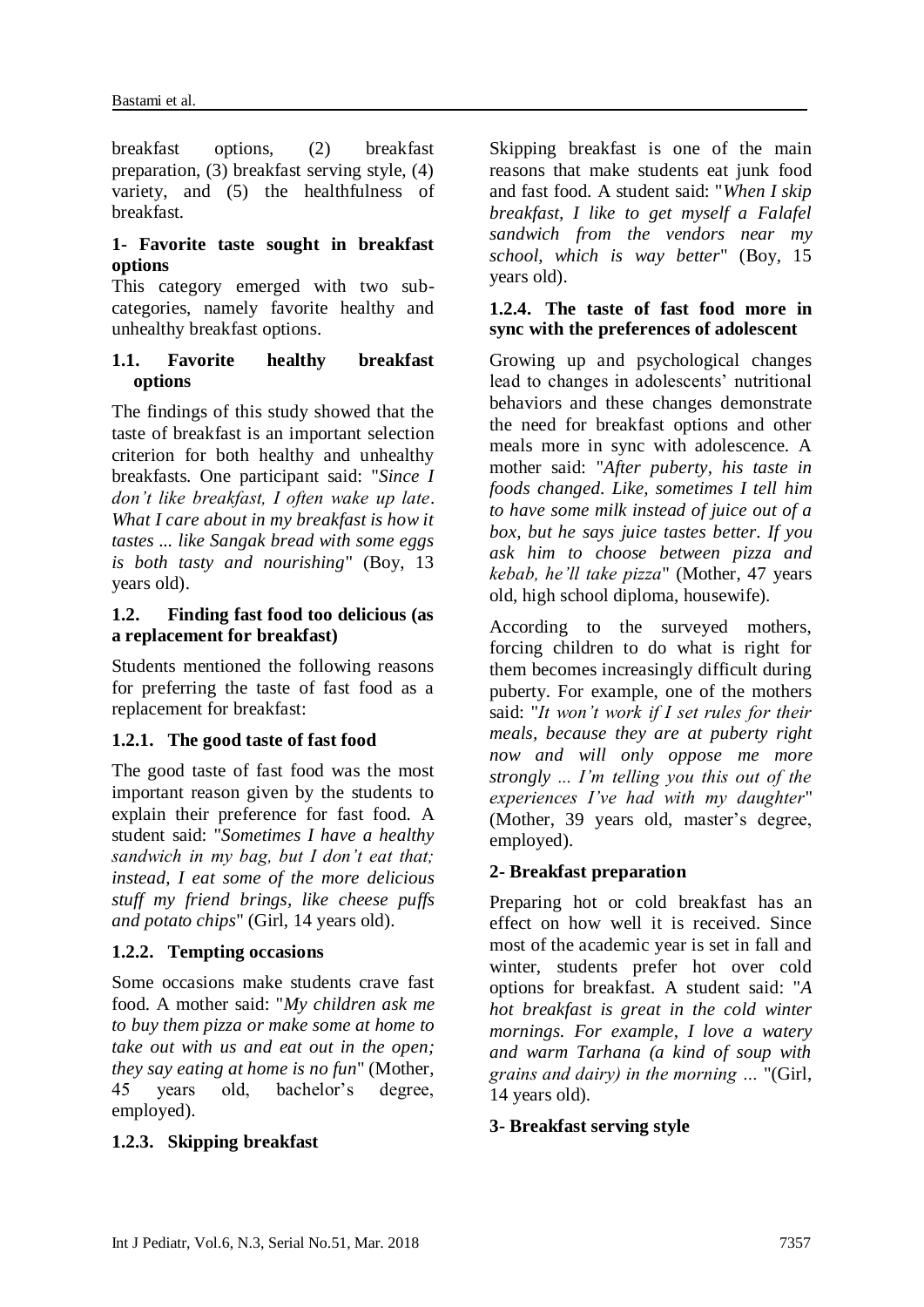According to the findings, students like to take their breakfast differently when at home and when at school.

#### **3.1. Having sandwiches for breakfast at school**

A mother said: "*The kids like to have a wrap ready to eat, something that's easy to eat, especially at school*". A student also said, "*I like to have a ready-to-eat wrap at school for breakfast; otherwise, the class may start and you still haven't made your own sandwich*" (Girl, 13 years old).

#### **3.2. Having fancy breakfast on a plate at home**

The students liked to have a fancy breakfast on a plate at home. A student said: "*When I'm not in a hurry, I like to have my breakfast at home on a plate, but it's better to have a sandwich ready when you want to rush to school*" (Boy, 15 years old). Some of them said that they liked a fancy breakfast decorated neatly on a plate. A student said: "*I like my breakfast decorated on a plate; like, a slice of cheese or an egg shaped into a flower or a heart, and circles of tomato around it. This gives me more appetite*" (Girl, 14 years old).

A mother expressed her experience with this issue: "*I cut a baguette into circles and put a little cream on it and add some jam in the middle to mimic a flower. It attracts the kids and is easy to eat"*  (Mother, 40 years old, PhD, employed).

#### **4- Variety in breakfast options**

This category shows the importance of variety in children's development of an appetite for breakfast. A student said: "*If you eat the same food every day, you get tired and are no longer eager to eat*" (Boy, 14 years old). Another student said: "*When there are a variety of dishes on the breakfast table, it catches your eye and you try to taste them all. This gives you both an appetite and the vitamins you need*" (Girl, 15 years old).

#### **5- The healthy features of breakfast**

This category emerged with two subcategories, namely packed food and traditional or homemade breakfast.

#### **5.1. Packed food**

#### **5.1.1. The need for properly packing food to make it healthier**

The students emphasized that placing a snack in a proper package indicates its health and safety. A student said: "*You're more assured about the health and safety of packed food; for example, I won't buy a cheese sandwich that is made by hand at school and is not packed in a box. I prefer cheese puffs to it because those are packed and safe to eat*" (Focus group 7).

#### **5.1.2. Displaying the expiry date and the ingredients list on the package**

A student said: "*The ingredients are right there on the package and show if the food is nutritious or not ... and the expiry date is also there to show if the cheese is still good to eat or not*" (Girl, 15 years old).

#### **5.1.3. The looks of the package**

A student said: "*The packaging of food is very important because you're more eager to eat nicely packaged food and a simple package won't do the trick*" (Boy, 14 years old).

#### **5.2. Traditional or homemade breakfast**

The students considered a traditional or homemade breakfast healthy. One of them said: "*Homemade food has more nutritional value than the food you buy, like homemade jam and cheese ... My mother always makes our cheese herself*" (Girl, 15 years old).

#### **Place**

This category shows the students' preferences about the place where the product (healthy breakfast) is distributed. This category emerged with two subcategories, namely having breakfast at school and having breakfast in an outdoor space.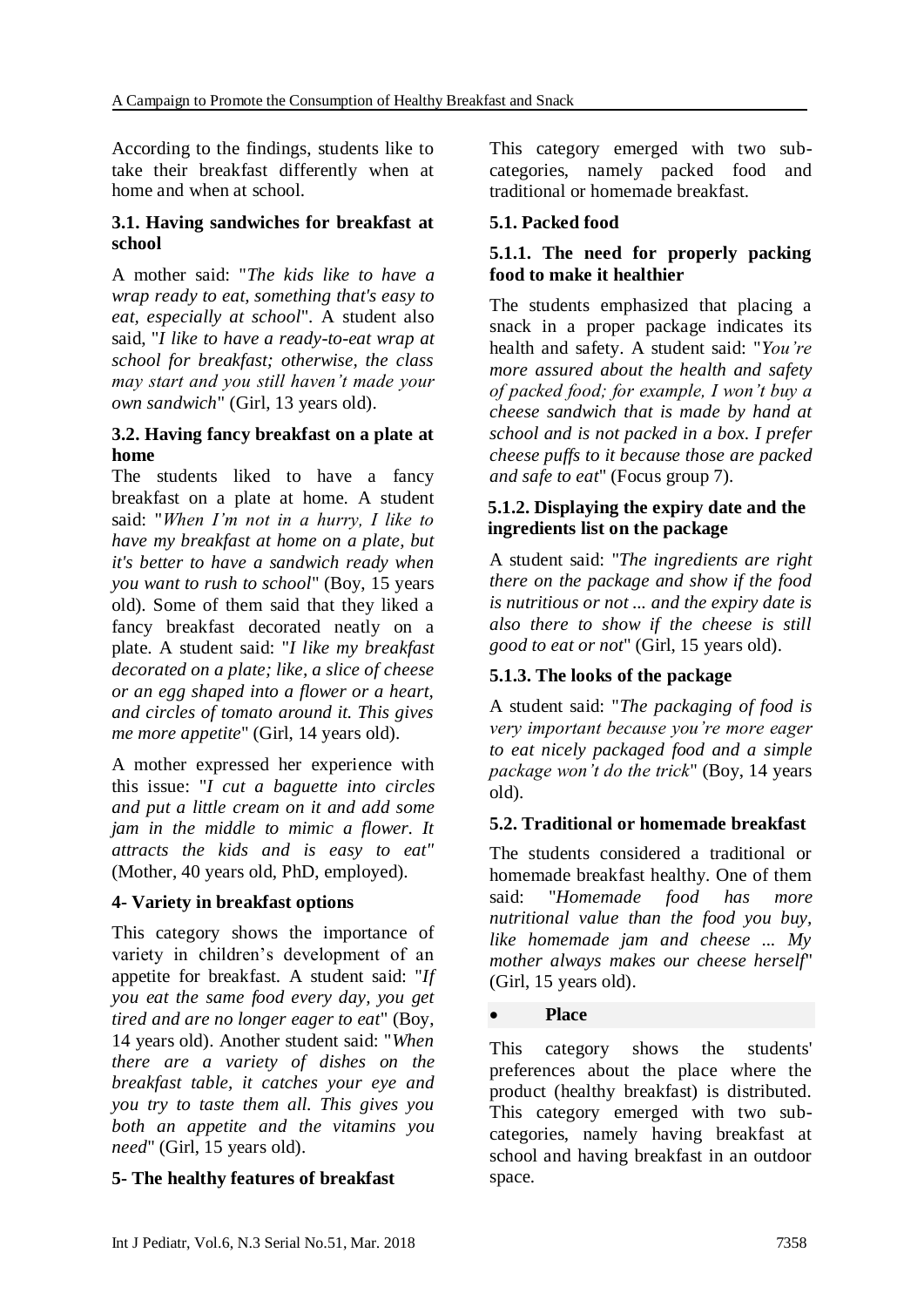### **1. Having breakfast at school**

The findings of this study showed that having breakfast at school alongside friends pleases students. A student said: "*Breakfast is more appetizing when we're at school and laughing at things with our friends, but at home, the older folks don't talk to us that much* ..."(Focus group 7).

A father said: "*If schools had dining facilities and gave them healthy food, I'd rather have my daughter eat breakfast at school, and I'd even pay for her to get a healthy meal there ... cause she's always in a hurry to catch the school bus on time when eating at home and so eats little for breakfast. Plus, they'll have a greater appetite when they're together*" (Father, bachelor's degree, 40 years old).

#### **2. Having breakfast in an outdoor space**

A student said: "*I like to have breakfast in the nature; like, when we travel and all of us are together, I enjoy breakfast much more, you know*" (Boy, 14 years old).

#### **Promotion**

This category shows students' preferences about the communication channel promoting healthy breakfast as a product. The category of promotion emerged with three sub-categories, namely official channels, unofficial channels, and educational materials and equipment.

### **1. Official channels**

In this study, students regarded people with special clothing and higher education as valid channels. A student said: "*We prefer well-educated folks like our teachers to tell us what to eat or not to eat, because we trust them*" (Girl, 15 years old). Another student said: "*As for healthy nourishment, I like those who are more experienced to train us, like doctors or those at the health center*" (Girl, 13 years old).

The role of official channels is so strong that the mother of one of the students who was in charge of the schools' health program in her province said: "*My child asks her questions from me because she knows I work for the medical university. My daughter won't believe it when others answer her unless I approve it too"*  (Mother, 45 years old, bachelor's degree).

### **2. Unofficial channels**

Some people have closer relationships with the student, such as family members and peers. As for the impact of intimate relationships on education, a student said: "*The family environment is much better because you're closer to your family and listen to them*" (Boy, 13 years old). As for the impact of intimate relationships, a mother said: "*I'm friends with my daughter and she asks her health-related questions from me*" (Mother, 42 years old, high school diploma, and housewife).

As for peer education, a mother said: "*Peer education is not professional, but it influences the kids more than any teacher's education*" (Mother, 48 years old, bachelor's degree, employed). A student said: "*I prefer to talk about our nutrition with my peers, because our views are similar and we use each other's experiences*" (Focus group 1).

#### **3. Educational materials and equipment**

This category identified the materials and equipment through which the students preferred to receive their education. A student said: "*I once read in the pamphlets at the health center that we shouldn't skip dinner at all and that we have to eat a variety of things for breakfast to provide us with all the vitamins we need"* (Focus Group 1). Another student said: "*I like to learn from videos, because videos are more intriguing, they have images and are remembered easier and are short, not like a long speech that bores you"* (Focus group 1).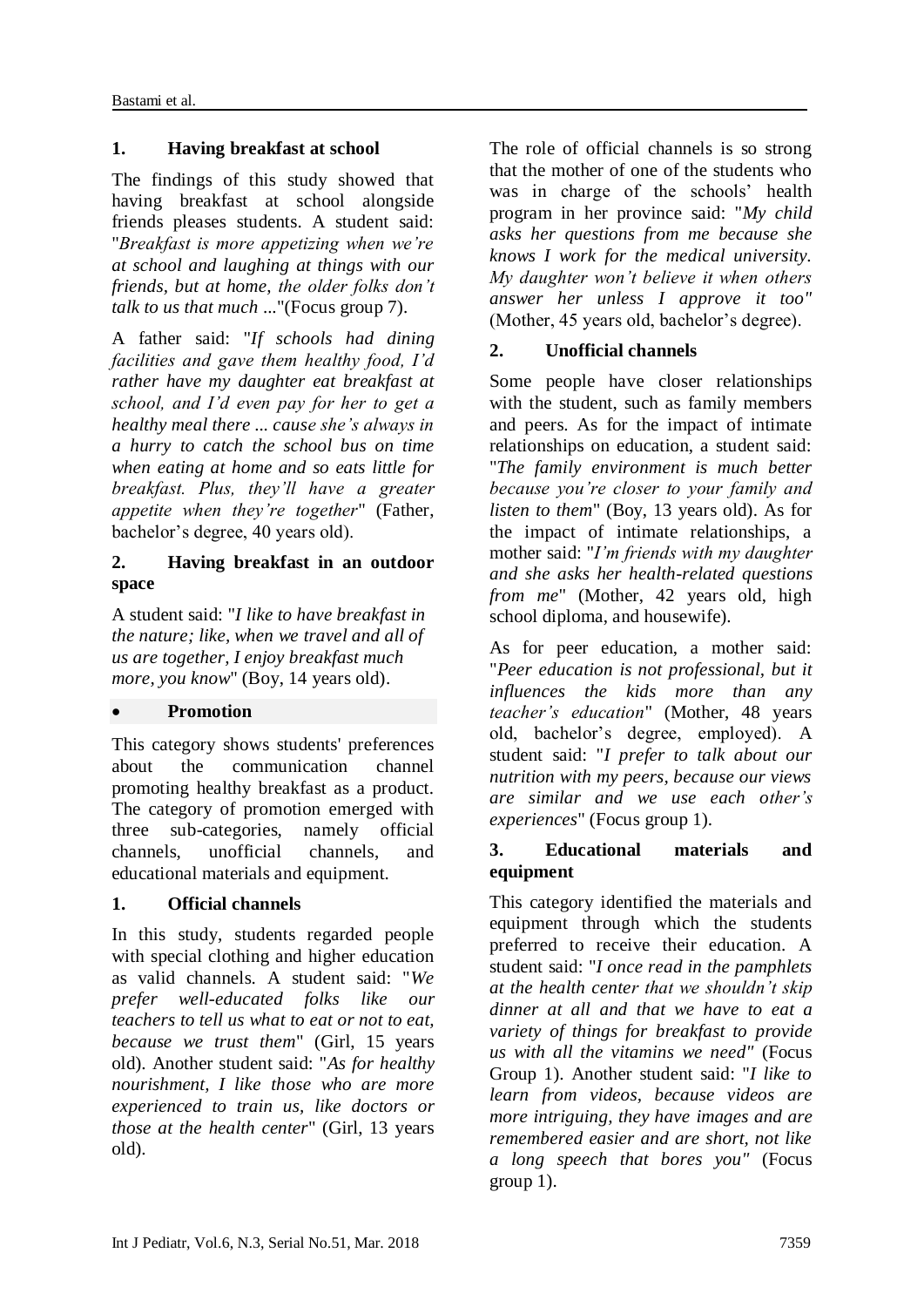Another student expressed the need for practical training: "*If they show us the things we should eat for breakfast in practice and say that this here is healthy and that over there is not, we'll remember it more easily*" (Focus group 2).

#### **Price**

The category of price emerged with four sub-categories, including the time, psychological, social, and financial price paid by the audience for healthful breakfast as a product.

### **1. The time price**

The time price refers to the time spent on the affairs related to healthful breakfasts. This category recommends reducing the time spent on sleeping and watching TV and devoting one of the break times at school to having healthy sandwiches.

A student said: "*If we get up half an hour earlier than usual for school, then we'll have more appetite ... I don't have time to make a sandwich for myself, since I get up late and might miss the school bus*" (Focus group 2). Another student said: "*The TV shows we like are broadcast late, and since we have school the next day, we need to sleep early to wake up on time and be able to have a good breakfast*" (Focus group 2). A school principal said: "*Although their rest and leisure hours are reduced this way, it is worth it to substitute one of the break times at school with a breakfast hour for the sake of their own health*" (A boys' school principal).

### **2. The psychological price**

Psychological price refers to the unpleasant feelings students experience in order to adopt the behavior of eating healthy breakfasts. Examples include letting go of the pleasure of eating highcalorie dinners and fast food, feeling rushed as a result of having breakfast, feeling guilty when eating a healthy snack and the bad feeling of having no appetite.

A student said: "*There is a vendor next to our school that sells delicious Falafel sandwiches. I like to buy those sandwiches, but I refuse to, because they're not healthy and safe to eat*" (Focus group 3). Another student said: "*If I don't have dinner and put up with the late-night hunger I feel, I'll be super hungry the next morning and will have an appetite for breakfast*" (Focus group 3). As for the outcome of rushing, a student said: "*When I get busy eating breakfast, I end up being late for school and will then have to rush to get ready, since I might miss the school bus*" (Focus group 3). A student discussed feelings of guilt and said: "*Sometimes when my friends don't have a sandwich like mine I think to myself that they may want to have some of it too*" (Focus group 4).

A student discussed the unpleasant feeling of having no appetite and said: "*I don't feel like eating breakfast so early in the morning, but I eat something anyways*" (Focus group 4). Another student said: "*Both my parents are employed. During the summer break, when they're not home, I have no appetite to eat breakfast by myself, but I try to eat something for the sake of my own health*" (Focus group 4).

### **3. Financial price**

Financial price is the most objective cost paid for adopting healthy behaviors, in this case, the eating of healthful foods for breakfast; for instance, spending money on different breakfast options and setting a table filled with various nutrients.

A student said: "*My father is not rich and we can't have all the things we like for breakfast. For example, I really like honey, but we don't buy it since it's expensive*" (Focus group 5). Another student said: "*We are rich and we always have good nourishing things at our breakfast table, such as pistachios, almonds and walnuts*" (Focus group 5).

### **4. Social price**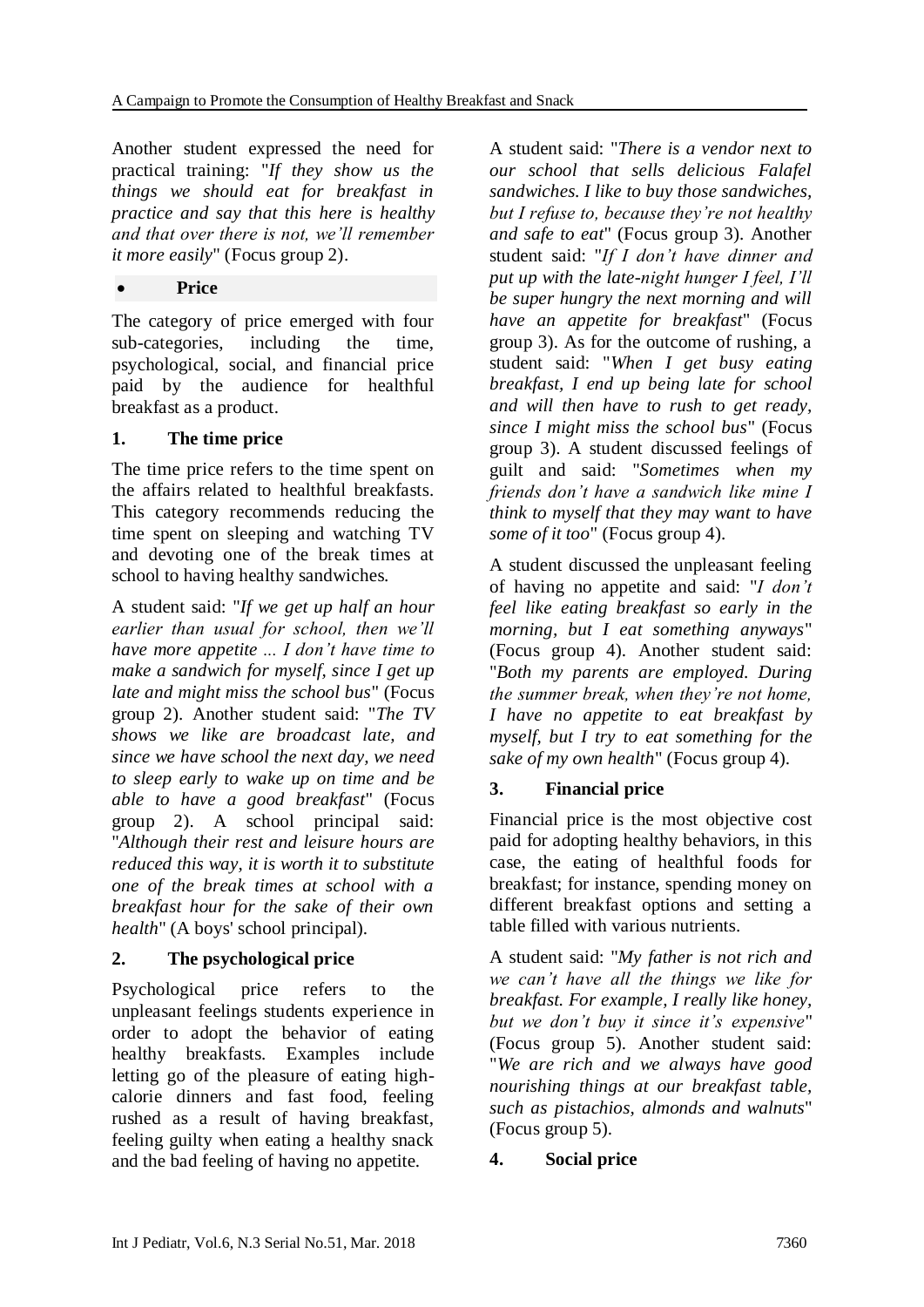Reduced social interactions is one of the social costs students have to pay for adopting the behavior of eating healthful breakfast foods; that is, having less time to spend with their family and friends.

A student said: "*I bring healthy things like cheese and vegetables wraps with me to school ... but my friends go to the school cafeteria and I eat alone*" (Focus group 6). Another student said: "*I don't go to late night parties with my family because we often return late and sleep late and then I wake up late and I won't have time to eat breakfast anymore*" (Focus group 6).

### **4- DISCUSSION**

 Formative research was conducted to investigate the experiences of students and other informants including parents, teacher, etc., concerning healthy breakfast consumption using a SM framework (product, place, price, and promotion). The first factor described in the study was "product", which showed the features of a desirable breakfast from the perspective of the surveyed students. The important point is for the product features to have a great impact on the target groups [\(34\)](#page-13-7).

A systematic review of SM showed that offering the product in a cool and appealing form for the target audience is a common strategy in nutritional interventions [\(17\)](#page-12-4). In one project, a SM campaign was designed using a childfriendly, colorful, and interactive program for increasing children's willingness to try new foods. This program was designed to suit the interests of children and to be attractive to them [\(14\)](#page-12-1). For the surveyed participants, the taste of breakfast was an important feature for both healthy and unhealthy breakfasts. This finding was consistent with studies on European adolescents who showed that good taste was the most important criterion for selecting breakfast items [\(35-40\)](#page-13-8). Examining the reasons for choosing to have fast food instead of a proper breakfast

is important for the development of effective interventions. This study found that one of the reasons for having fast food is the many occasions that encourage eating out with friends and family. This finding was in line with previous studies that showed that having unhealthy food is highly pleasing in specific joyful occasions, such as at parties, and leads to great pleasure [\(41,](#page-13-9) [42\)](#page-14-0). The taste of fast food was also an important feature. A previous study had shown that younger people are more interested in the taste of fast food [\(41\)](#page-13-9), as the specific physiological and psychological motivations in adolescence influence the food choice as a separate factor and lead to a desire for fast food [\(42\)](#page-14-0). The present study showed that students are more inclined to have fast food when they reach adolescence and resist their parents' recommendations more than when they are young. According to some studies, mothers tend to use a variety of strategies to limit their children's consumption of fast food and junk food, such as offering them in small portions and keeping them out of reach [\(43\)](#page-14-1).

The effectiveness of this solution in properly limiting adolescents' consumption of fast food and junk food is controversial [\(44\)](#page-14-2). For instance, the present study showed that taking commanding approaches when dealing with adolescents (i.e. restricting their consumption of fast food) only leads to more resistance on their part. Instead, strategies such as taking advantage of peers' influence are more useful in adolescence, because, in this age, social factors such as interaction with peers determine eating behaviors more than do personal factors [\(45,](#page-14-3) [46\)](#page-14-4). According to the findings of the present study, students like to have their breakfast ready to eat in the form of a wrap or sandwich when at school, but at home, they like to have their breakfast cooked and on a plate. The result of a one-week survey of breakfast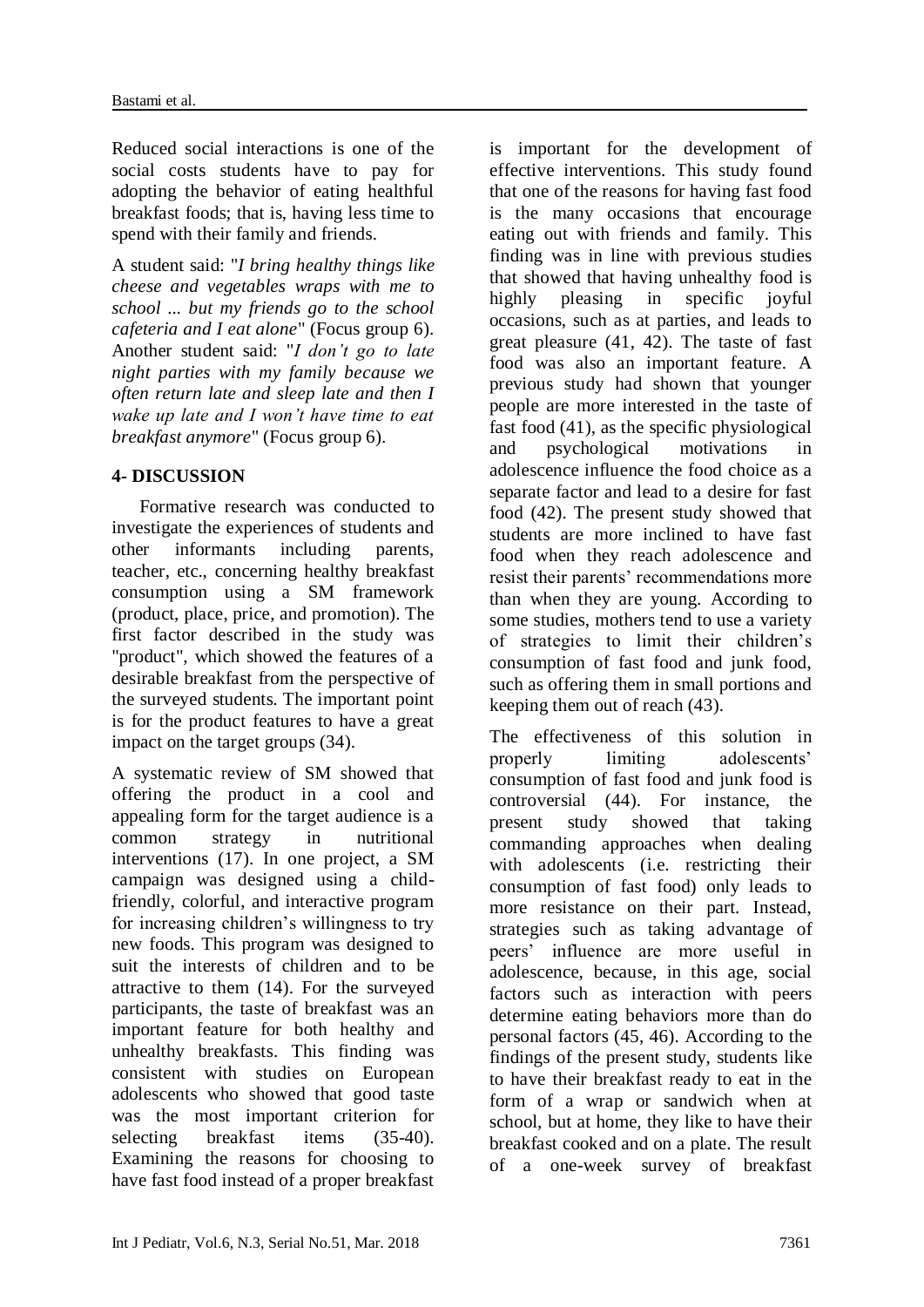consumption showed that the highest demands were for cheese wraps and toast with butter and jam or grain cereals with milk during the weekdays, while on the weekends when at home, cooked items such as ham and eggs on a plate were more popular [\(47\)](#page-14-5). Preparing wraps and sandwiches for breakfast were found to aid breakfast consumption among students. In the present study, the appeal of breakfast was mainly in how it looked. Previous studies have also reported that one of the factors affecting the choice of food is its appearance. A systematic review and meta-analysis reported that food choice is guided by vision. Appealing food images affect brain activity and increase the appetite [\(48\)](#page-14-6). Preparing decorated dishes for breakfast encourage students to try them out and this attraction should be carefully considered, because just looking at appetizing food brings out one's appetite. Variety was another desirable feature sought in breakfast food according to the present findings. In one study, Triches and Giugliani showed that lack of variety in food items can easily ruin students' willingness to eat breakfast [\(49\)](#page-14-7).

A study on Korean students showed that one of the factors affecting appetite is the number of food items on the breakfast table [\(50\)](#page-14-8). Variety, like appearance, is a factor that affects appetite and provides students with many of the nutrients needed for their growth and health. In this study, students insisted on having only packed breakfast wraps and sandwiches. It has already been proven that the interaction between food and its packaging can harm food health and safety [\(51\)](#page-14-9). In line with the results of a previous study, the insertion of useful nutritional information such as an ingredients list on food packages leads to a positive attitude toward the product and the intention to buy [\(52\)](#page-14-10). In addition to keeping the food away from environmental pollution, nice packaging and the printing of an expiry

date and an ingredients list on the package also affect the willingness to consume that food. In the present study, traditional or homemade breakfasts were preferred by the students. According to previous studies, students show that they care about their health by replacing unhealthy foods such as potato chips and sweets with more healthy options such as fruits and vegetables [\(38,](#page-13-10) [53\)](#page-14-11). A study on Korean students showed that one of the factors affecting appetite is having a variety of traditional breakfast items on the table [\(50\)](#page-14-8). It can be inferred from these findings that increased nutritional awareness among students encourages their desire for healthier options. The present study found that, since students go to school primarily during the fall and winter, they tend to prefer hot breakfasts. In a study conducted in Qazvin, Iran [\(54\)](#page-14-12), however, the most common breakfast item among students was bread and cheese, which is common in the Iranian culture and available to almost everyone, while hot foods were served only in the families of 1.2% of the students [\(54\)](#page-14-12). Not serving the types of breakfast preferred by the students was one of the reasons for their unwillingness to eat this most important meal of the day.

The second factor explained in this study was promotion. In social marketing, promotion is the development and conveying of messages leading to behavior change using different materials and through different channels in order to raise the awareness of the target group regarding a given product [\(34\)](#page-13-7). The sources available for promotion in the present study, i.e. official channels such as teachers and doctors, and unofficial channels such as family and friends, have been considered differently in other studies. For instance, a study in Qazvin examined the influence of family, peers, teachers, and doctors by examining their subjective norms [\(55\)](#page-14-13). The effect of the encouragement offered by families concerning children's nutritional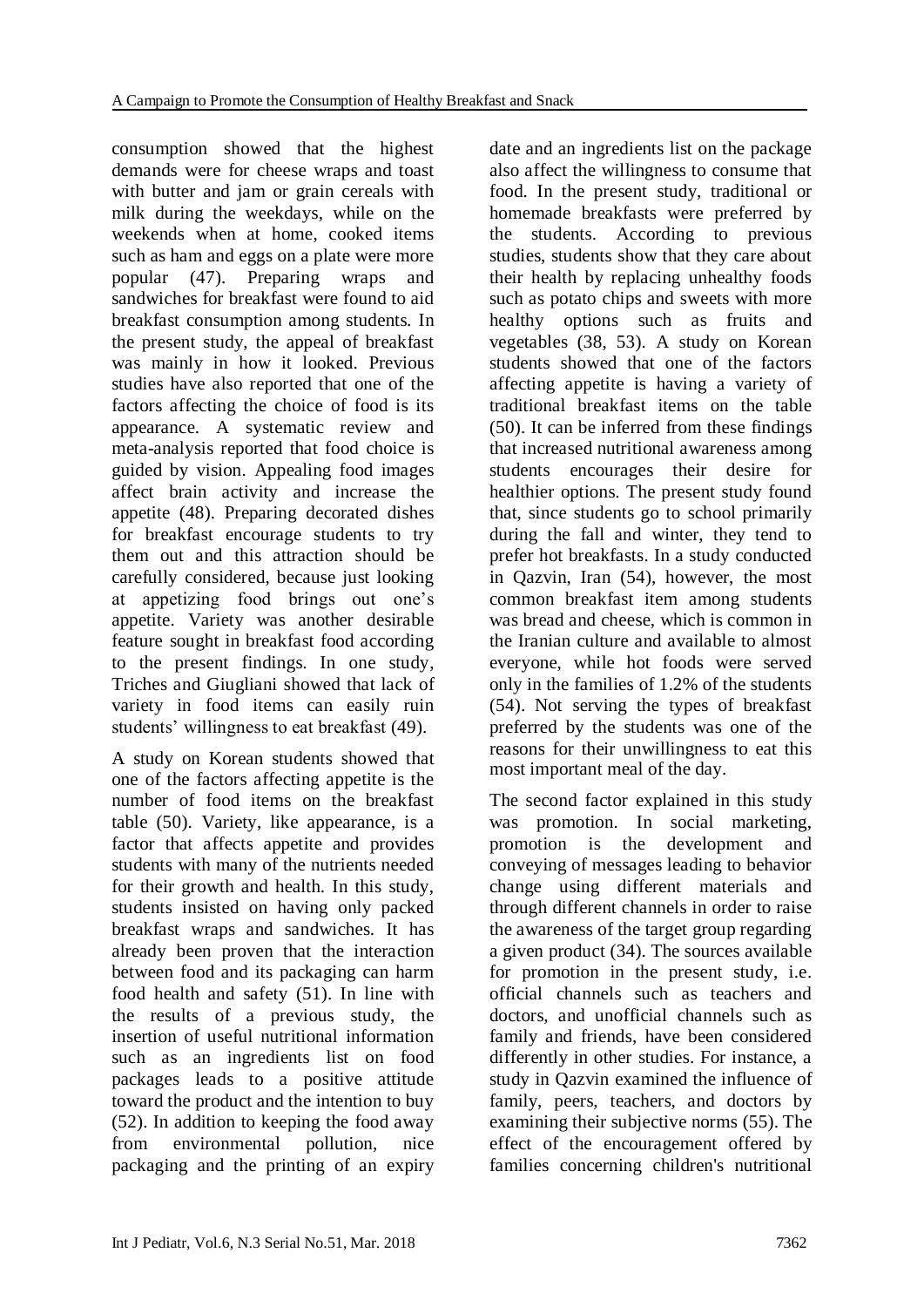behaviors has been confirmed in different studies [\(56,](#page-14-14) [57\)](#page-14-15). Some studies have demonstrated the role of mothers in the incidence of poor [\(58\)](#page-14-16) and proper nutritional behaviors in children [\(59\)](#page-14-17). A study on adolescents in Hong Kong showed that parents' caring about breakfast consumption is a significant predictive factor in reducing the prevalence of skipping breakfast among adolescents [\(60\)](#page-14-18). The peer education approach provides an effective strategy for behavior change. Peer groups have the greatest negative or positive impact on children's and adolescents' performance in all domains of life [\(61\)](#page-14-19). Studies confirm that eating behaviors are influenced by interpersonal factors among peer groups [\(38,](#page-13-10) [53\)](#page-14-11). According to these findings, the role of family and friends must be considered as an influential channel involved in shaping adolescents' behaviors if it is sought to foster proper eating behaviors in them.

Educational materials and equipment such as pamphlets, videos and exhibitions were found to be important channels for promoting the consumption of healthy breakfast in the present study. A SM campaign to increase fruit consumption among students reported that the channels used to promote fruit consumption students consisted of pamphlets and posters installed in places most visited by students [\(15\)](#page-12-7). Moreover, in the present study, educational videos were one of the most attractive sources of acquiring nutritional information for the students. Using vision and providing a practical education make the lessons taught more attractive and easier to learn and remember [\(15\)](#page-12-7). Place is the location where the audience is encouraged to adopt the new behavior, namely eating healthful breakfasts [\(34\)](#page-13-7). Place was the third factor explained in the present study and referred to the students' favorite location for having healthy breakfast. In general, the findings

of this study showed that having healthy breakfast at school alongside friends pleases the students. A mother said: "*My son does not have breakfast at home because he eats at school among his friends and he finds that more* fun". Place has to be able to reduce the costs of healthy breakfasts proximity of the place and its being enjoyable are incentives that help further engage the audience in eating healthy breakfasts [\(34\)](#page-13-7). A systematic review of SM showed that the most common strategy is to use places that are more attractive to the audience and are frequently visited by them [\(17\)](#page-12-4). In one SM campaign, for instance, the intended health message was offered through a TV program on a street that went to lowincome preschoolers and their parents and awards were offered on that street in order to increase the audience's participation and interest [\(14\)](#page-12-1).

The fourth factor was price. Price includes the (financial, emotional, psychological, and logical) costs the audience should pay for exchange. SM is based on exchange; that is, the audience gives something in return for a benefit [\(34\)](#page-13-7). According to the findings, people show their readiness for adopting healthy breakfast eating behaviors as product by and economic prices. In social marketing, those who are more willing to pay the costs are more willing to adopt the intended healthy product. A systematic review of SM reported that the price strategy in nutritional interventions involves the lowering of prices and the providing of data about the cost-effectiveness of healthy eating. Providing social support for increasing participation and reducing prices is also effective [\(17\)](#page-12-4). In one instance, a SM campaign was designed and given free of charge in order to raise participation and reduce the prices; however, spending time was still needed to participate in the program. Also, to reduce the fear of trying new foods (with the price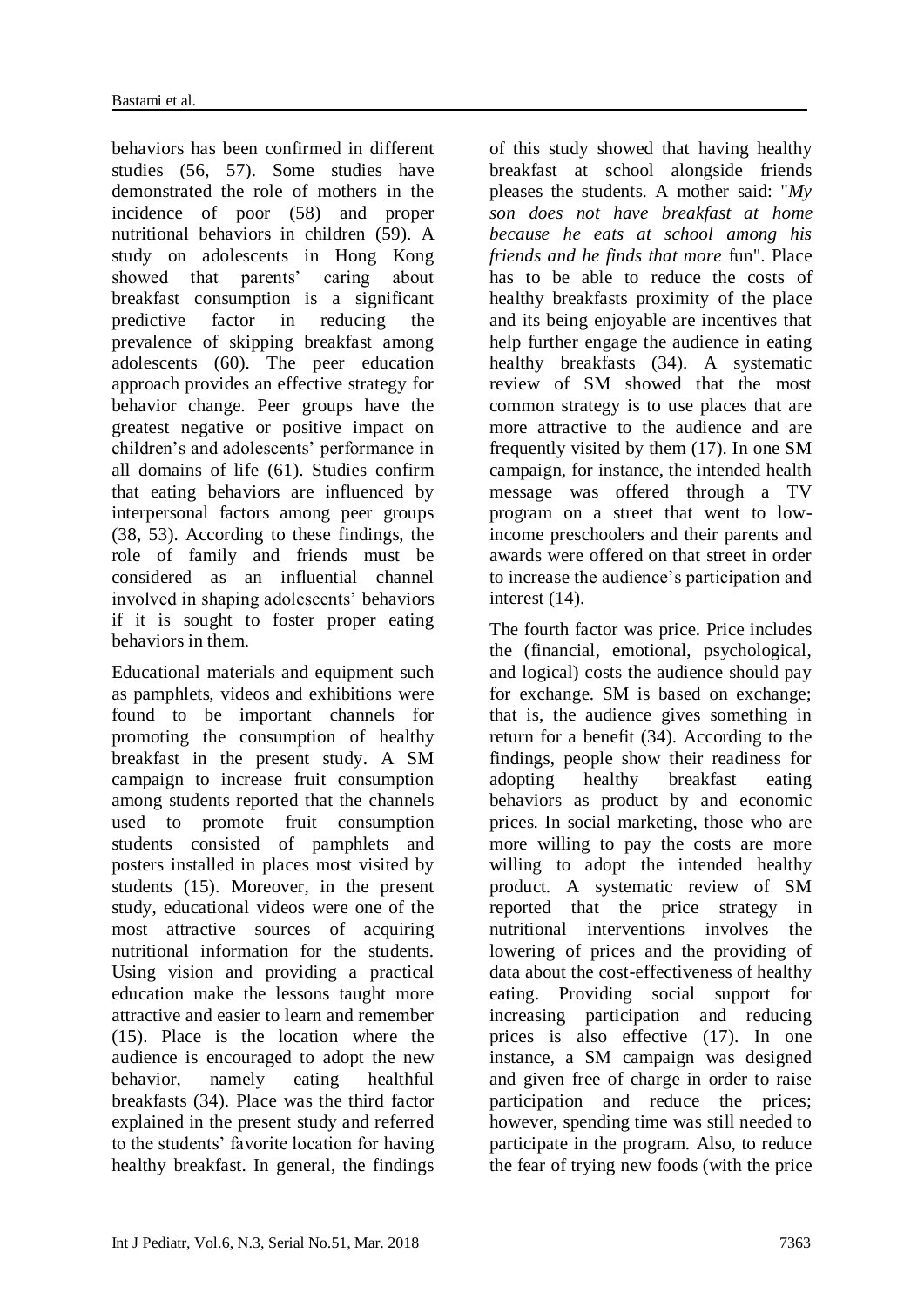being to try new foods), a cheerful environment with new delicious dishes was prepared [\(14\)](#page-12-1). The challenge of SM is to reduce the price/obstacles and use tangible or perceived incentives to increase the audience's participation in adopting the product, so that ultimately the likelihood of engaging in health-promoting behaviors increases.

#### **4-1. Limitations of the study**

The fact that the researcher could not observe the breakfast consumption behaviors of the students was among the limitations of the present qualitative study.

### **5- CONCLUSION**

 The features of healthy breakfast as a product, including taste, appearance and variety, should be able to compete with fast food so that students' choices can be positively influenced. The promotion of healthy breakfast also requires the use of channels such as the family, teachers and friends, and most importantly, the reduction of costs, such as time, money and pleasure (losing appetite) costs through the use of incentives such as serving breakfast at school as an attractive place for the students. In the present study, in addition to social marketing themes, other concepts, such as systems supporting the consumption of healthful breakfasts and snacks, giving priority to the consumption of breakfast, vicarious learning, the effect of stress on appetite, self-efficacy, and perceived benefits, fears of the negative consequences of skipping breakfast, previous behaviors, attitudes towards environmental factors, and the features of pubescence that affect breakfast and consumption behaviors, emerged, the discussion of which would make this article too long.

#### **6- ABBREVIATIONS**

BMI: Body Mass Index, SM: Social Marketing.

### **7- AUTHORS' CONTRIBUTIONS**

Fereshteh Zamani-Alavijeh and Fatemeh Bastami made substantial contributions to the conception, design, writing, and revising of the manuscript. Firozeh Mostafavi participated in the design of the study and data acquisition.

### **8- CONFLICT OF INTEREST**

All authors have read and approved the content of the article. The authors declared no potential conflicts of interest with respect to the research, authorship, and/or publication of this article. Informed consent was obtained from the participants. Consent for publication was included in the Consent for Publication form. The Ethics Committee of the Isfahan University of Medical Sciences approved the study protocol.

### **9- ACKNOWLEDGMENTS**

This study was funded by the Isfahan University of Medical Sciences as part of the doctoral thesis with the registration number 396420. The researchers would like to express their gratitude to the participants and the staff of the high schools of Isfahan and Khorramabad, Iran.

#### **10- REFERENCES**

<span id="page-11-0"></span>1. Dhurandhar EJ, Dawson J, Alcorn A, Larsen LH, Thomas EA, Cardel M, et al. The effectiveness of breakfast recommendations on weight loss: a randomized controlled trial. The American journal of clinical nutrition. 2014;100(2):507-13.

<span id="page-11-1"></span>2. Betts JA, Richardson JD, Chowdhury EA, Holman GD, Tsintzas K, Thompson D. The causal role of breakfast in energy balance and health: a randomized controlled trial in lean adults. The American journal of clinical nutrition. 2014;100(2):539-47.

<span id="page-11-2"></span>3. Mehrabbeik A, Mahmoodabad SSM, Khosravi HM, Fallahzadeh H. Breakfast consumption determinants among female high school students of Yazd Province based on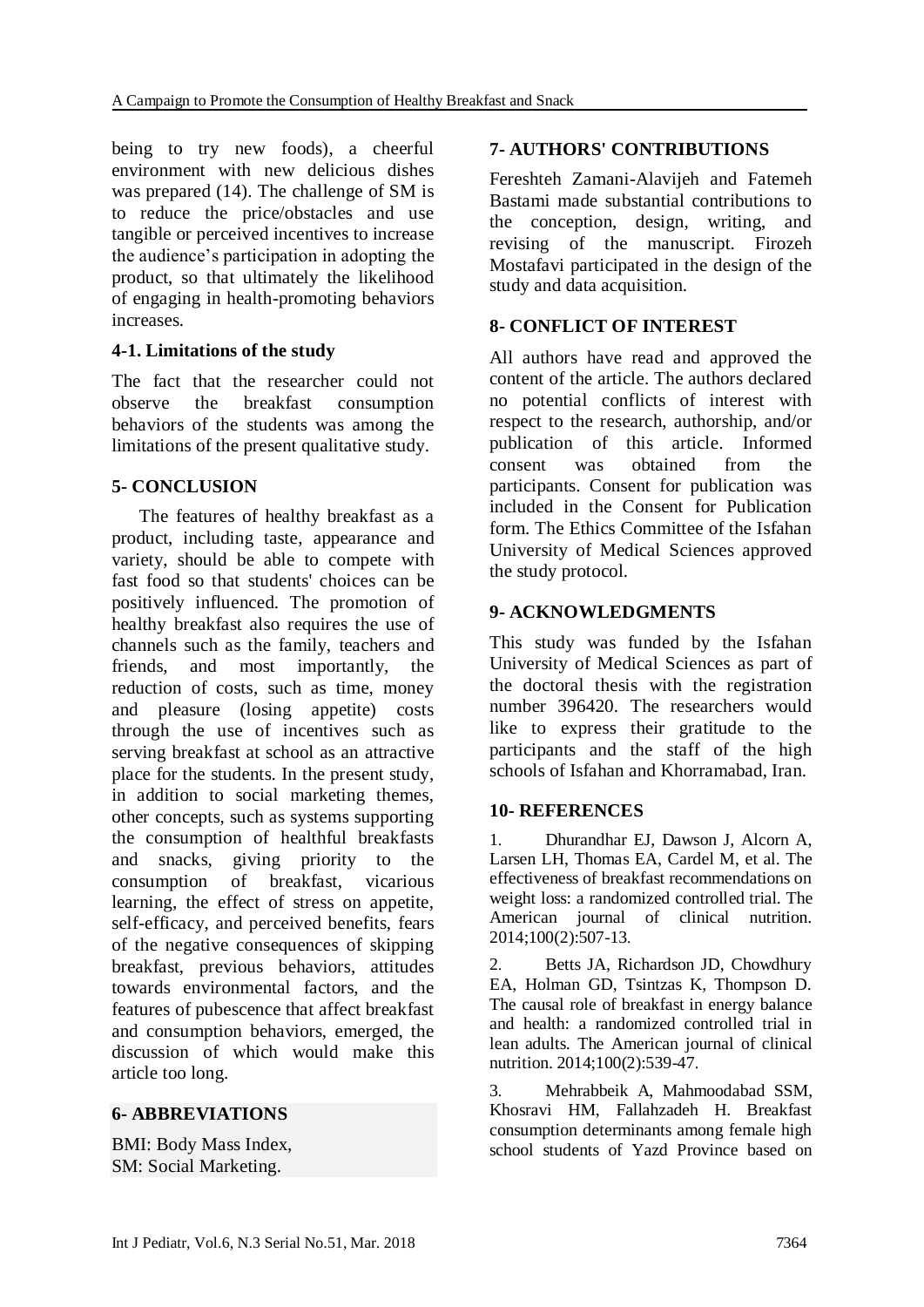Pender's Health Promotion Model. Electronic physician. 2017;9(8):5061.

<span id="page-12-0"></span>4. Ahadi Z, Qorbani M, Kelishadi R, Ardalan G, Motlagh M ,Asayesh H, et al. Association between breakfast intake with anthropometric measurements, blood pressure and food consumption behaviors among Iranian children and adolescents: the CASPIAN-IV study. Public health. 2015;129(6):740-7.

5. Karami K, Ghaleh S .Breakfast and snack patterns of primary school girls in Omidieh, Khuzestan Province, Iran. Journal of Preventive Medicine. 2015;2(3):67-72.

6. Maddah M, Nikooyeh B. Factors associated with overweight in children in Rasht, Iran: gender, maternal education , skipping breakfast and parental obesity. Public health nutrition. 2010;13(2):196-200.

7. Maddah M. Risk factors for overweight in urban and rural school girls in Iran: skipping breakfast and early menarche. International journal of cardiology. 2009; 136(2):235-8.

8. Maddah M, Rashidi A, Mohammadpour B, Vafa R, Karandish M. Inschool snacking, breakfast consumption, and sleeping patterns of normal and overweight Iranian high school girls: a study in urban and rural areas in Guilan, Iran. Journal of nutrition education and behavior. 2009;41(1):27-31.

9. Ahadi Z, Kelishadi R, Qorbani M, Zahedi H, Aram M, Motlagh ME, et al. Association of breakfast intake with psychiatric distress and violent behaviors in Iranian children and adolescents: the CASPIAN-IV study. The Indian Journal of Pediatrics. 2016;83(9):922-9.

10. Karimi B, Sadat Hashemi M, Habibian H. Study of the breakfast habits and its relationship with some factors in Semnan (Iran) pupils. koomesh. 2008;9(4):285-92.

11. Baghdadchi J, Amani R, Khajeh Mugahi N. Assessment of the effects of breakfast on concentration span short-term memory of school children. Razi journal of medical sciences. 2002;8(27):535-9.

12. Sadr Hashemi F, Soltani R, Hassanzadeh A, Ali Eslami A. Relationship between Breakfast Consumption and SelfEfficacy, outcome Expectations, Evaluation and Knowledge in Elementary Students. International Journal of Pediatrics. 2017;5(1):4163-74.

13. Amiri F, Amani R, Khajemogahi N, Rashidkhani B, Saxby B, Wesnes K. Assessing the effects of two breakfasts (highcarbohydrate vs high-protein) on cognitive function, mood and satiety status of 9–11 yearold primary school children with a new technology in Iran. Brain Inj. 2014;28:754-5.

<span id="page-12-1"></span>Johnson SL, Bellows L, Beckstrom L, Anderson J. Evaluation of a social marketing campaign targeting preschool children. American journal of health behavior. 2007;31(1):44-55.

<span id="page-12-7"></span>15. Shive SE, Morris MN. Evaluation of the energize your life! Social marketing campaign pilot study to increase fruit intake among community college students. Journal of American College Health. 2006;55(1):33-40.

16. Young L, Anderson J, Beckstrom L, Bellows L, Johnson SL. Using social marketing principles to guide the development of a nutrition education initiative for preschool-aged children. Journal of Nutrition Education and Behavior. 2004;36(5):250-7.

<span id="page-12-4"></span>17. Luca NR, Suggs LS. Strategies for the social marketing mix: A systematic review. Social Marketing Quarterly. 2010;16(4):122- 49.

<span id="page-12-2"></span>18. Shams M, Shojaeizadeh D, Majdzadeh R, Rashidian A, Montazeri A. Taxi drivers' views on risky driving behavior in Tehran: A qualitative study using a social marketing approach. Accident Analysis & Prevention. 2011;43(3):646-51.

<span id="page-12-3"></span>19. Shams M, Rashidian A. Social marketing: application and advantage in continuous medical education. Strides in Development of Medical Education. 2013.

<span id="page-12-5"></span>20. Hsieh H-F, Shannon SE. Three approaches to qualitative content analysis. Qualitative health research. 2005;15(9):1277- 88.

<span id="page-12-6"></span>21. Holloway I, Galvin K. Qualitative research in nursing and healthcare: John Wiley and Sons; 2016.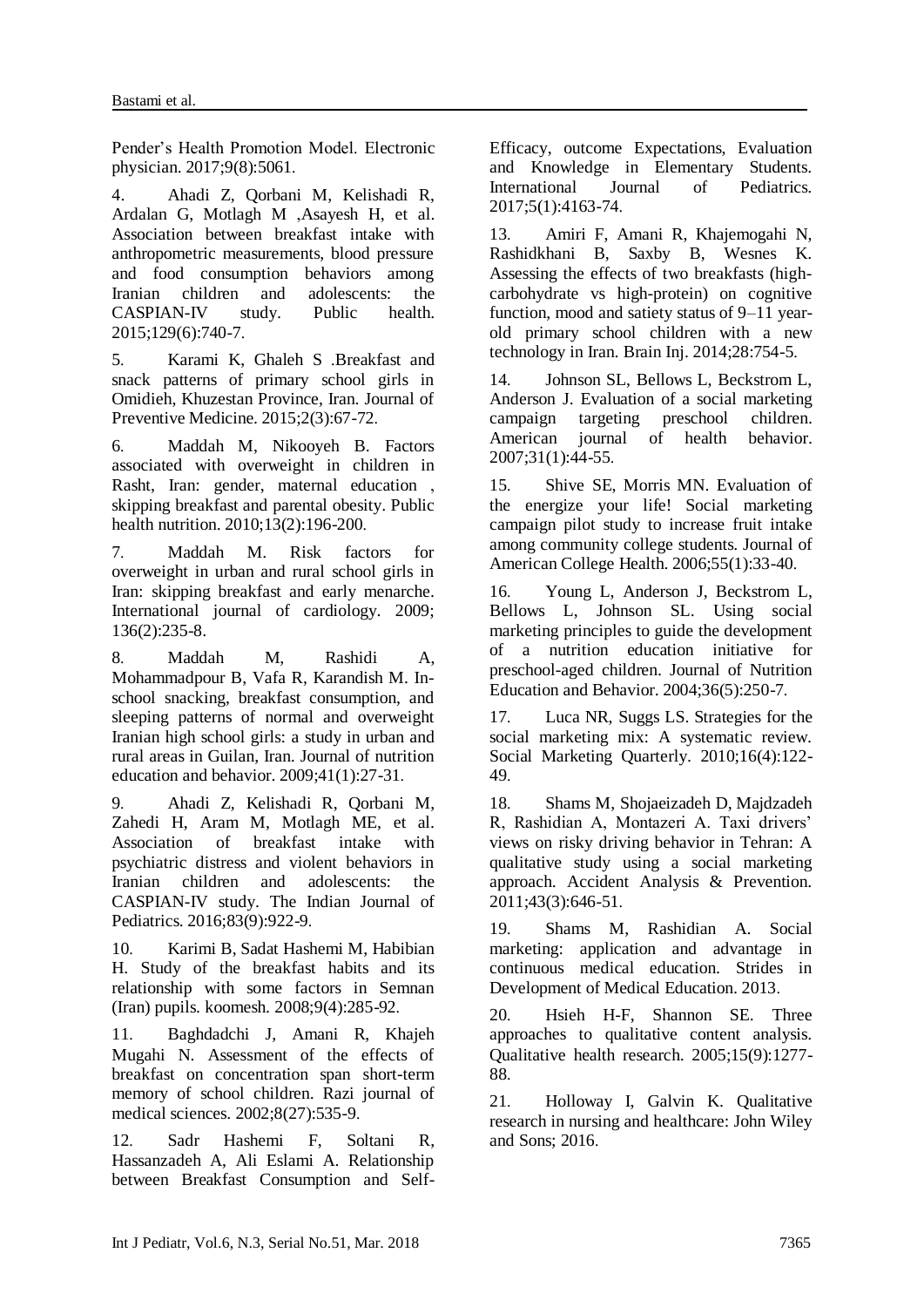<span id="page-13-0"></span>22. Mohammadi Zeidi I, Pakpour A. Effectiveness of educational intervention based on theory of planned behavior for promoting breakfast and healthy snack eating among elementary school students. Razi Journal of Medical Sciences. 2013;20(112):67- 78.

23. Hosseini Z, Aghamolaei T, Gharghani ZG, Ghanbarnejad A. Effect of educational interventions based on theory of planned behavior to promote breakfast consumption behavior in students.

24. Shojaezadeh D, Naeimi M, Noori K, Khalili Z, Haghverdi A. Survey of the Effect of Education Based on the Health Belief Model (HBM) on Knowledge, Perception and Performance about Having Breakfast of Primary School Student boys. Journal of Health. 2015;6(2):144-53.

25. Bruening M, Larson N, Story M, Neumark-Sztainer D, Hannan P. Predictors of adolescent breakfast consumption: longitudinal findings from Project EAT. Journal of nutrition education and behavior. 2011;43(5):390-5.

<span id="page-13-1"></span>26. Speziale HS, Streubert HJ, Carpenter DR. Qualitative research in nursing: Advancing the humanistic imperative: Lippincott Williams and Wilkins; 2011.

<span id="page-13-2"></span>27. Sanei A, Nikbakht Nasrabadi A. Qualitative Research Methods in Medical Sciences. Tehran BarayeFarda; 2004.

<span id="page-13-3"></span>28. Streubert Speziale H, Carpenter Dona R. Qualitative Research in nursing: advancing the humanistic imperative. 4th ed ed: Lippincott Williams and Wilkins; 2006. pp.133-51.

<span id="page-13-4"></span>29. Polit D, Hungler B. Essentials of nursing research: methods, appraisal, and utilization. Issues Compr Pediatr Nurs.  $1992;15(4):27/-11$ 

30. Morse JM. Qualitative health research: Creating a new discipline: Left Coast Press; 2012.

31. Guthrie J, Petty R, Yongvanich K, Ricceri F. Using content analysis as a research method to inquire into intellectual capital reporting. Journal of intellectual capital. 2004;5(2):282-93.

<span id="page-13-5"></span>32. Morse JM, Barrett M, Mayan M, Olson K, Spiers J. Verification strategies for establishing reliability and validity in qualitative research. International journal of qualitative methods. 2002;1(2):13-22.

<span id="page-13-6"></span>33. Krefting L. Rigor in qualitative research: The assessment of trustworthiness. American journal of occupational therapy. 1991;45(3):214-22.

<span id="page-13-7"></span>34. Donovan RJ, Henley N. Social marketing: Principles and practice: IP communications Melbourne; 2003.

<span id="page-13-8"></span>35. Neumark-Sztainer D, Flattum CF, Story M, Feldman S, Petrich CA. Dietary approaches to healthy weight management for adolescents: the New Moves model. Adolescent medicine: state of the art reviews. 2008;19(3):421.

36. Story M, Neumark-Sztainer D, French S. Individual and environmental influences on adolescent eating behaviors. Journal of the American Dietetic Association. 2002;102(3):S40-S51.

37. Berg C, Jonsson I, Conner M, Lissner L. Perceptions and reasons for choice of fatand fibre-containing foods by Swedish schoolchildren. Appetite. 2003;40(1):61-7.

<span id="page-13-10"></span>38. O'Dea JA. Why do kids eat healthful food? Perceived benefits of and barriers to healthful eating and physical activity among children and adolescents. Journal of the American Dietetic Association.  $2003;103(4):497-5$ 

39. Lennernäs M, Fjellström C, Becker W, Giachetti I, Schmitt A, de Winter A, et al. Influences on food choice perceived to be important by nationally-representative samples of adults in the European Union. European Journal of Clinical Nutrition. 1997<sup> $\Delta$ 1</sup>/;

40. Hallström L, Vereecken CA, Ruiz JR, Patterson E, Gilbert CC, Catasta G, et al. Breakfast habits and factors influencing food choices at breakfast in relation to sociodemographic and family factors among European adolescents. The HELENA Study. Appetite. 2011;56(3):649-57.

<span id="page-13-9"></span>41. Cleobury L, Tapper K. Reasons for eating 'unhealthy'snacks in overweight and obese males and females. Journal of Human Nutrition and Dietetics. 2014;27(4):333-41.